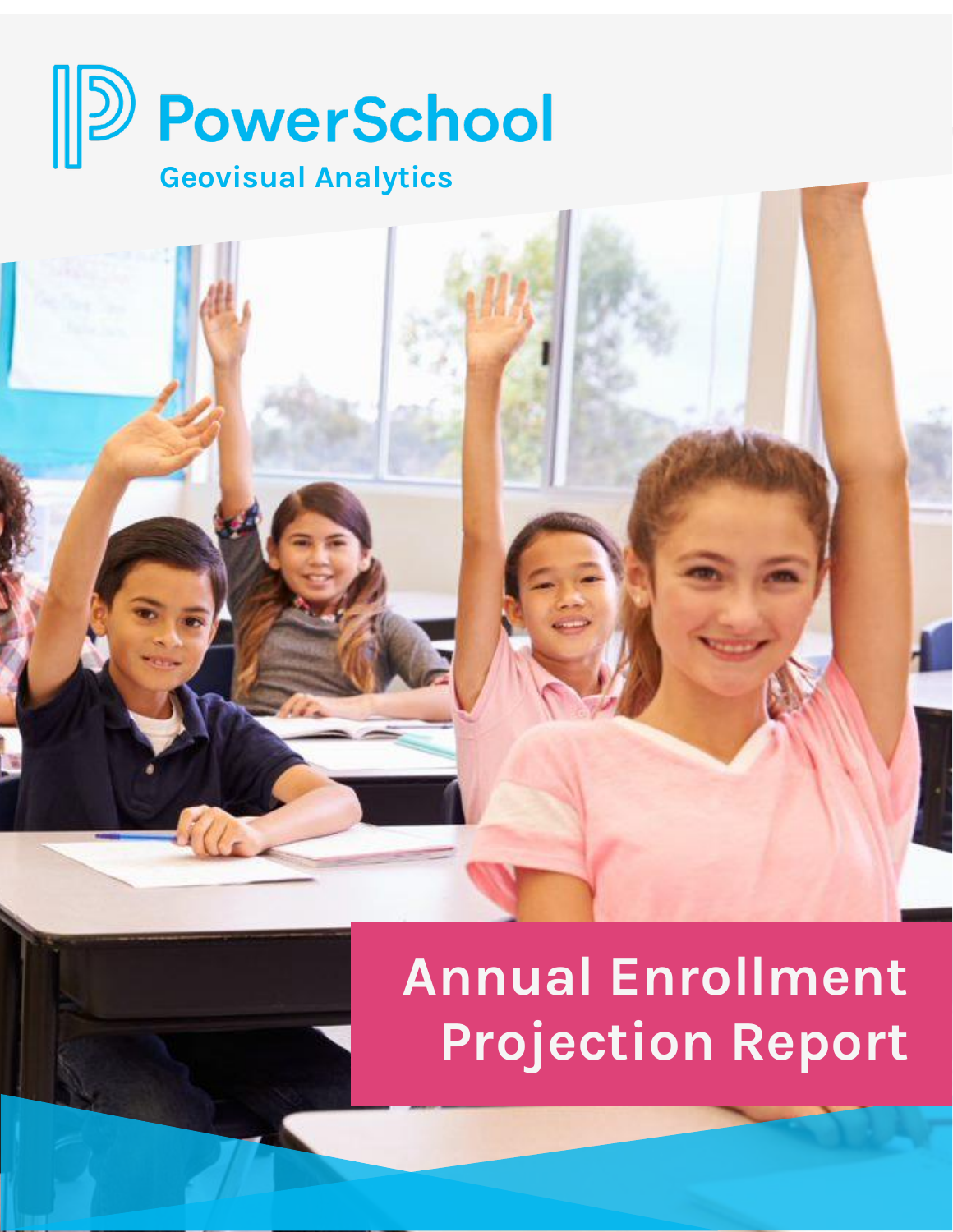## **ANALYSIS OF ENROLLMENT PROJECTIONS**

**FALL 2022**

PREPARED FOR: CUPERTINO UNION SCHOOL DISTRICT

PREPARED BY:



SUBMITTED: MARCH 4, 2022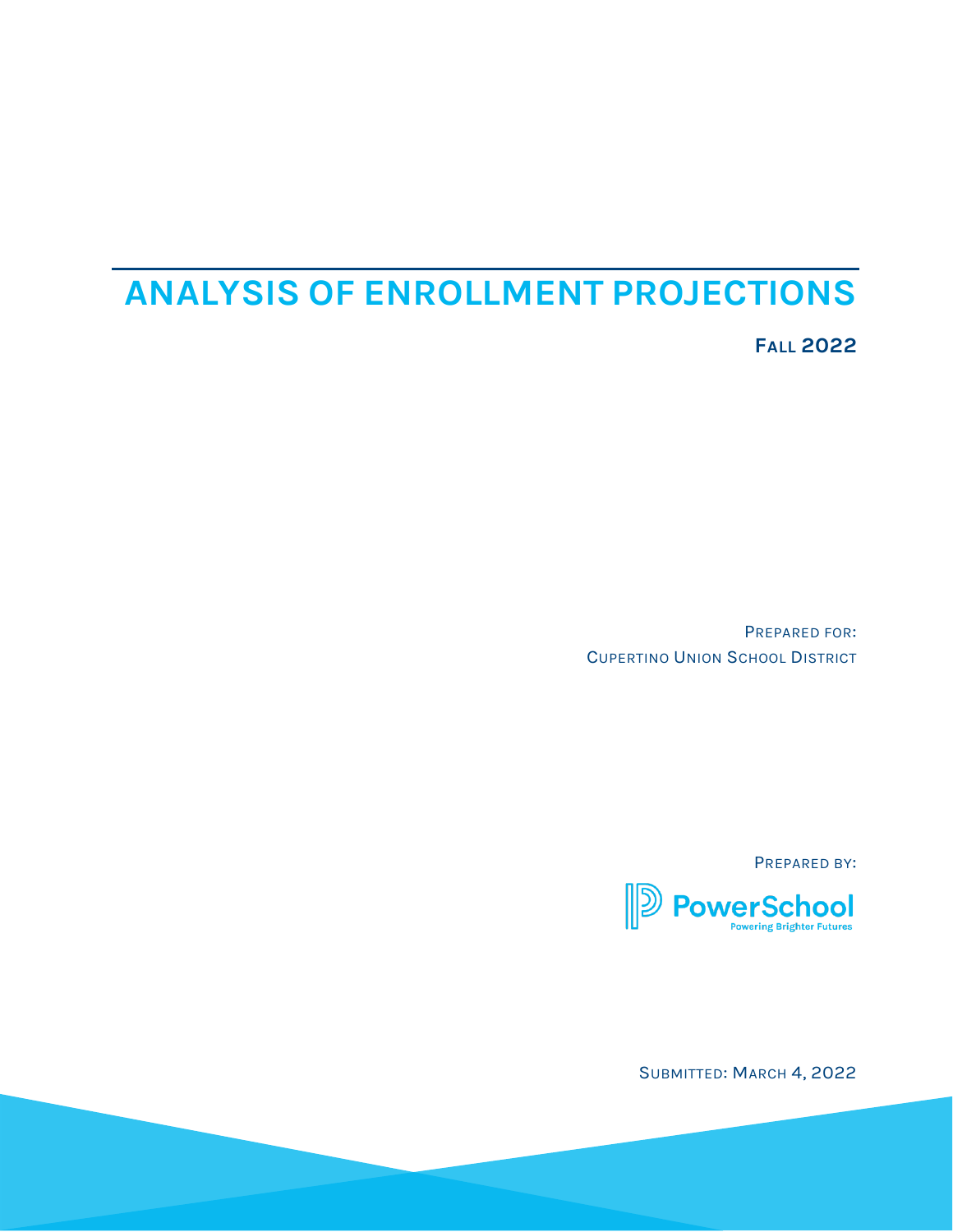## **TABLE OF CONTENTS**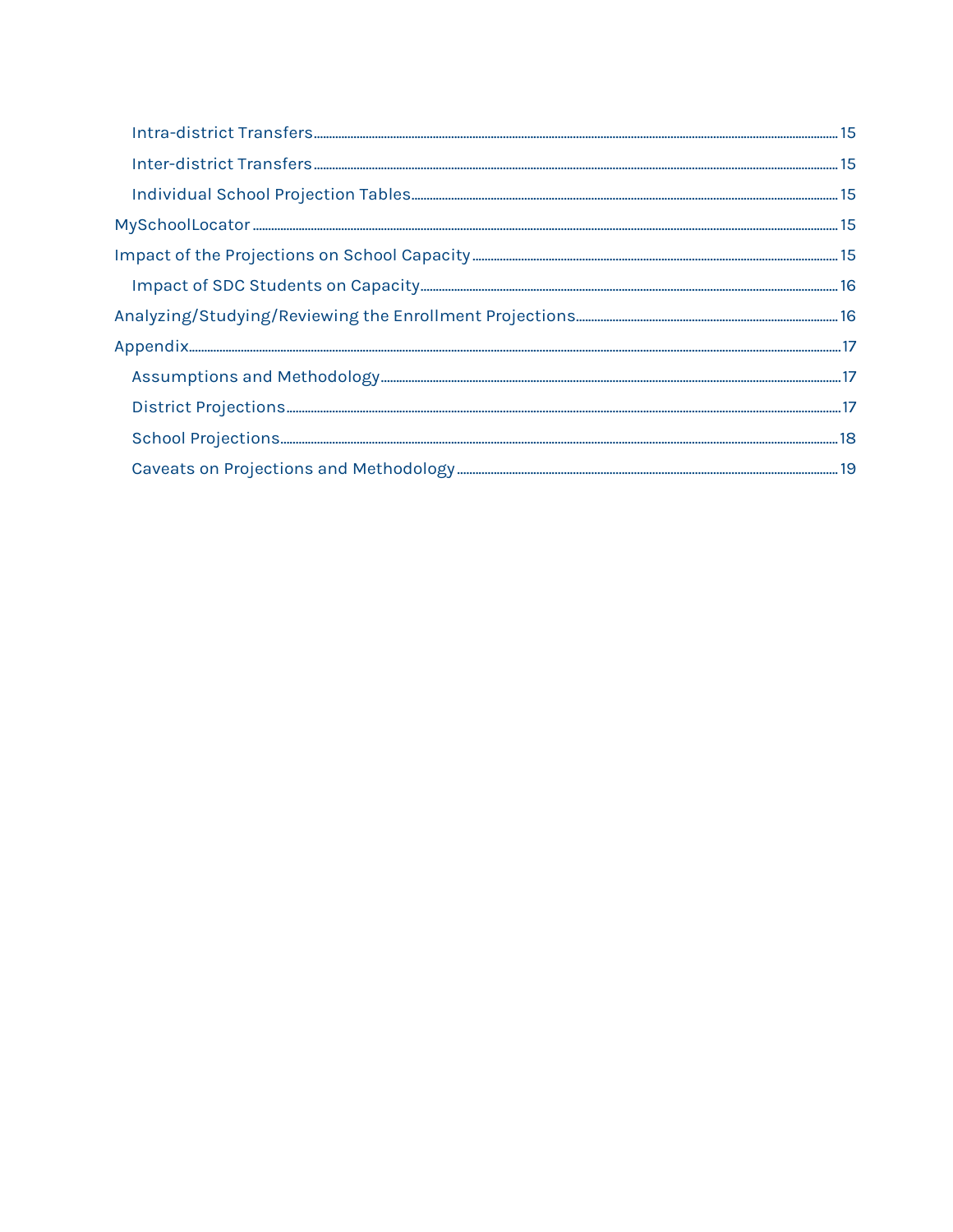## **CUPERTINO UNION SCHOOL DISTRICT**

#### **EXECUTIVE SUMMARY**

#### ENROLLMENT PROJECTIONS - FALL 2022

PowerSchool Geovisual Analytics is pleased to present this report of findings to the Board of Education and Executive Staff of Cupertino Union School District. Both a Conservative and Moderate projection have been generated for the district. Assuming district revenue is generated on a per pupil basis, the Conservative projection is more suitable for budget planning purposes while the Moderate projection is more suitable for facilities planning purposes.

#### KINDERGARTEN ENROLLMENT

In general, Kindergarten enrollment over the past four years has been somewhat erratic. The data also show that the difference between the graduating cohort and the incoming cohort has been decreasing. Note that both studies project a relatively stable trend at the Kindergarten level.

#### COHORT PATTERNS

A typical student cohort ages from grade to grade relatively unchanged from the previous year. Historically, only one cohort shows more than a 5% annual change.

#### NEW HOUSING DEVELOPMENT

Approximately 3,800 new residential units are projected to be occupied over the next 10 years. During that period, the annual impact in any given year, based on the Moderate Study, is estimated in peak years to be 176 students.

#### DISTRICT-WIDE ENROLLMENT PROJECTION

Overall the projections forecast a significant decline across the 10-year period based upon the historical enrollment trends and any projected new residential development.

#### MORE INFORMATION

A richer and more comprehensive review of both studies is contained in the Final Report accompanying this Executive Summary. A wealth of more detailed information and analysis regarding both studies is also quickly and easily accessible online.

Respectfully Prepared and Submitted by:

The Geovisual Analytics Team

March 4, 2022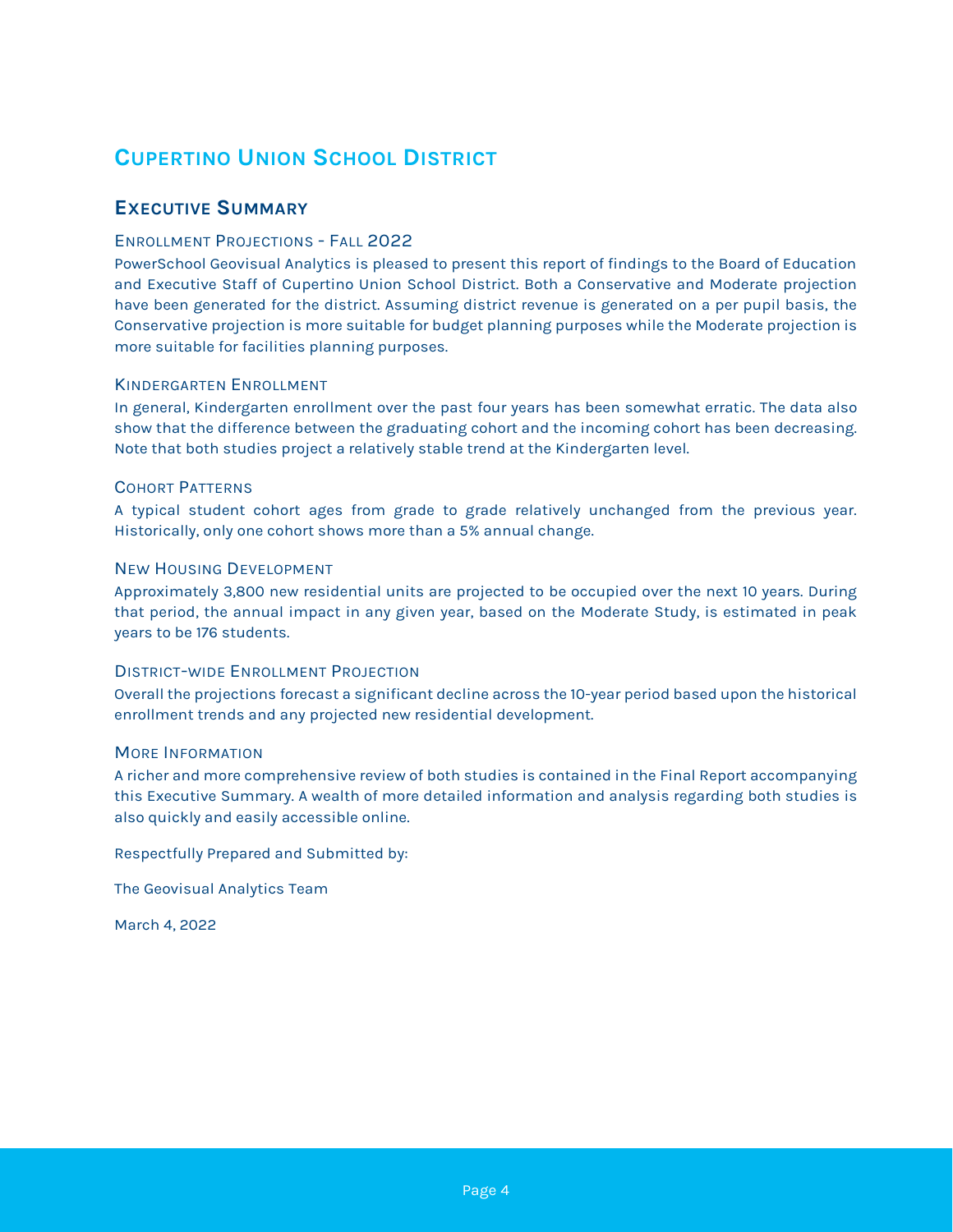## **CUPERTINO UNION SCHOOL DISTRICT**

#### **HISTORICAL ANALYSIS**

#### RECENT CHANGES IN ENROLLMENT

Familiarity with recent historical enrollment patterns and trends establishes the foundation for understanding projected enrollment. Percentages in the table below compare the current year enrollment to that of three years ago.

| <b>4 Year History Change</b> |     |
|------------------------------|-----|
| Kindergarten                 | 80% |
| Gr K-5                       | 81% |
| Gr 6-8                       | 83% |
| District (K-8)               | 82% |

FIGURE 1

#### KINDERGARTEN IMPACT

Kindergarten enrollment is a significant driver of overall future district-wide enrollment. A trend at Kindergarten from year to year, or a trend in the difference between the district's graduating cohort in a given year and the Kindergarten cohort the subsequent year, will eventually be reflected in the total district enrollment count.

In general, Kindergarten enrollment over the past four years has been somewhat erratic. The data in the table below also show that the difference between the graduating cohort and the incoming cohort has been decreasing.

[More details: Enrollment > Historical > District-Wide > History Years Enrollment]

| <b>Percent Change of Previous Year</b> |      |      |      |  |  |  |  |  |  |  |
|----------------------------------------|------|------|------|--|--|--|--|--|--|--|
|                                        | 2019 | 2020 | 2021 |  |  |  |  |  |  |  |
| Kindergarten                           | 95%  | 86%  | 97%  |  |  |  |  |  |  |  |
| Grade 8 to K                           | 76%  | 70%  | 69%  |  |  |  |  |  |  |  |
| Total K-8                              | 96%  | 94%  | 90%  |  |  |  |  |  |  |  |

FIGURE 2

Transition K enrollment is forecast as a separate grade level. These projections include an expansion of TK from 3 months to 12 months starting in 2022 through 2025.

[All data in this report excludes Transition K unless specifically noted.]

#### LIVE BIRTH TRENDS

Live birth trends have an impact in large geographies, and on long range projections. However, in smaller areas of study, such as a school district, population mobility is often a mitigating if not an overriding factor, thereby reducing the effectiveness of live births as a predictor of enrollment. Consequently, PowerSchool Geovisual Analytics has found that recent Kindergarten enrollment trends by sub-geographies to be a better, more reliable predictor of future Kindergarten enrollment.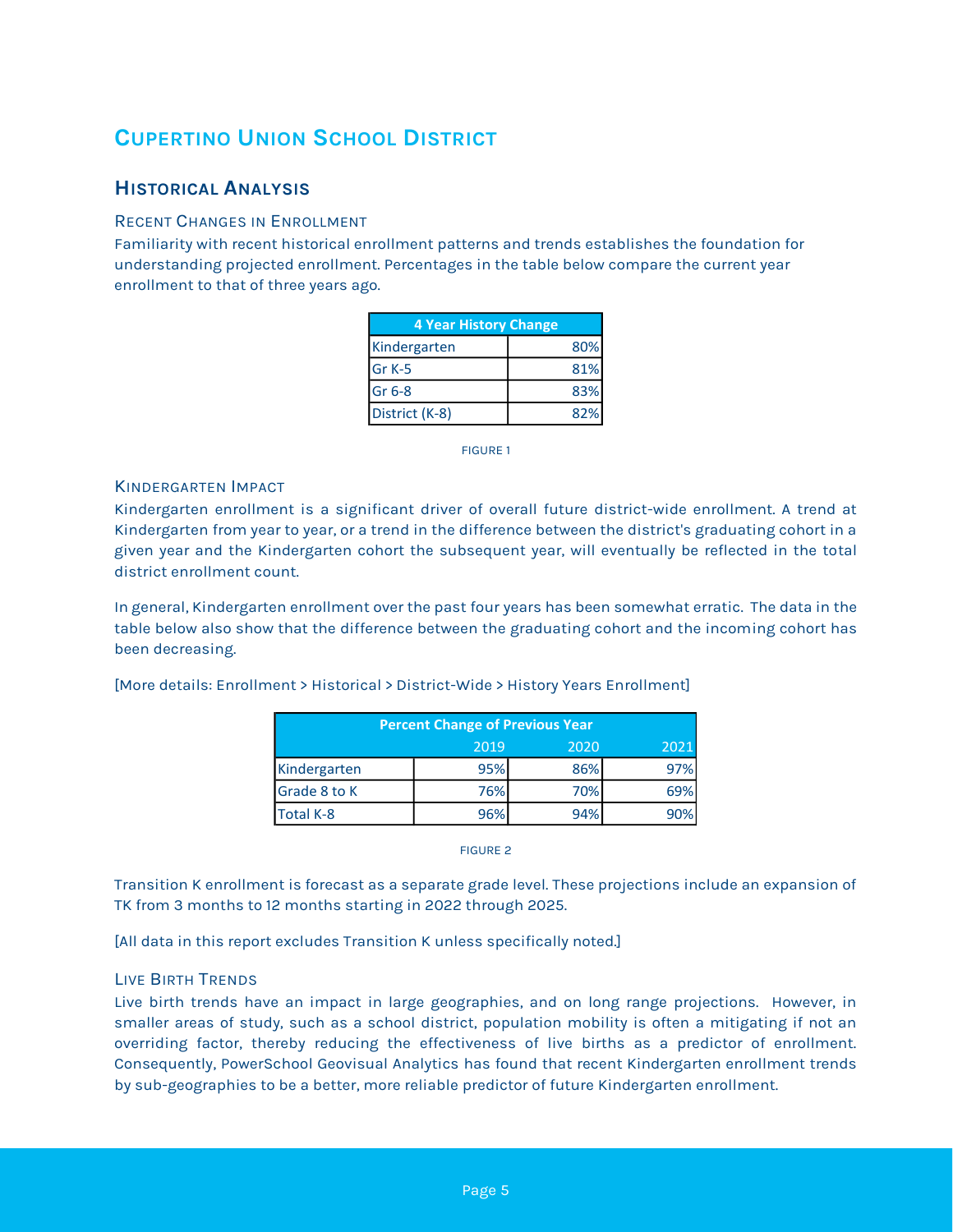#### COHORT IMPACT

A typical student cohort ages from grade to grade relatively unchanged from the previous year. By contrast, the cohort matriculating from Kindergarten to Grade 1 is a common example of a cohort increase, typically attributable to students returning from a private school.

| <b>Average Cohort Change Past Three Years</b> |         |       |             |  |  |  |  |  |  |  |
|-----------------------------------------------|---------|-------|-------------|--|--|--|--|--|--|--|
| Cohort                                        | Percent | $+/-$ | Significant |  |  |  |  |  |  |  |
| K > 1                                         | 102%    |       |             |  |  |  |  |  |  |  |
| 1 > 2                                         | 97%     |       |             |  |  |  |  |  |  |  |
| 2 > 3                                         | 96%     |       |             |  |  |  |  |  |  |  |
| 3 > 4                                         | 94%     |       | <b>SSSS</b> |  |  |  |  |  |  |  |
| 4 > 5                                         | 95%     |       |             |  |  |  |  |  |  |  |
| 5 > 6                                         | 95%     |       |             |  |  |  |  |  |  |  |
| 6 > 7                                         | 96%     |       |             |  |  |  |  |  |  |  |
| 7 > 8                                         | 96%     |       |             |  |  |  |  |  |  |  |

In the following table, cohort changes with more than a 2% variance from static are marked accordingly. Those with more than a 5% changed are marked as 'Significant'.



#### INCOMING OUT-OF-DISTRICT TRANSFER IMPACT

The number of students served from outside the district boundaries can impact enrollment. It is a factor over which the district may have some control. For the past two years, the number of out-of-district students served annually has been approximately 361, and has been relatively stable.

[More details: Enrollment > Historical > District-Wide > Out of District]

#### **KEY VARIABLES IN PROJECTING DISTRICT ENROLLMENT**

Both a Conservative and Moderate projection have been generated for the district. Assuming district revenue is generated on a per pupil basis, the Conservative projection is more suitable for budget planning purposes while the Moderate projection is more suitable for facilities planning purposes.

As a matter of standard practice, PowerSchool Geovisual Analytics does not typically include specialized schools or programs such as Home and Hospital Programs, Community Day Schools or Independent Study Programs in the Enrollment Projections. Our work is focused on projecting grade level enrollment for typical schools that are reported to the state.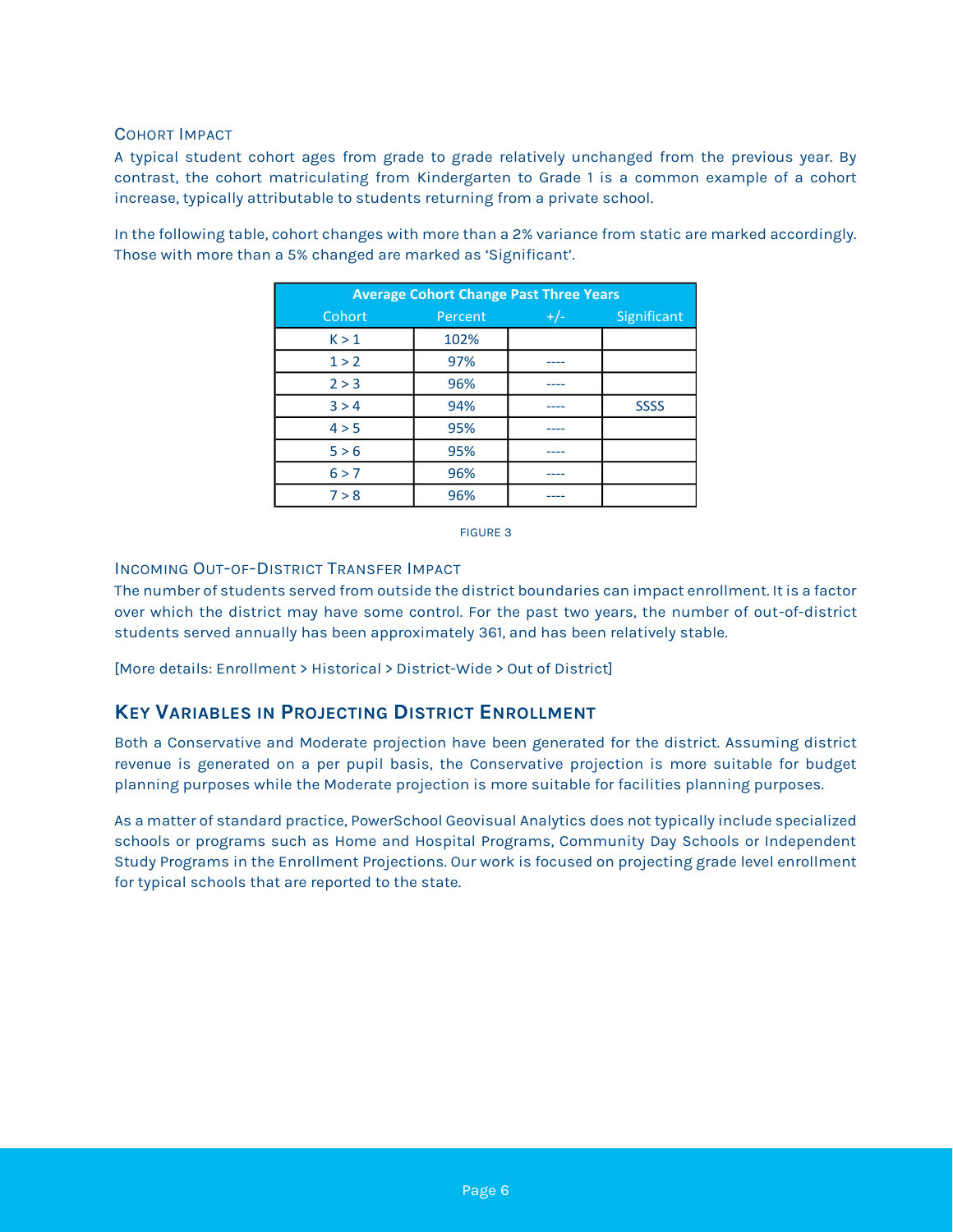The major variables that distinguish the Conservative projection from the Moderate are described in the table below.

|                                           | <b>Key Variables Controlling the Projections Algorithm</b>                                                                       |  |  |  |  |  |  |  |  |  |
|-------------------------------------------|----------------------------------------------------------------------------------------------------------------------------------|--|--|--|--|--|--|--|--|--|
| Kindergarten Enrollment Change            | Applies the lesser or greater of 3-4 year history trend in each studyblock<br>to the appropriate study.                          |  |  |  |  |  |  |  |  |  |
| <b>Cohort Change</b>                      | Applies the lesser or greater of 3-4 year history trend in each studyblock<br>to the appropriate study.                          |  |  |  |  |  |  |  |  |  |
| <b>K Enrollment Change Cap</b>            | Restricts the effect of anomalous spikes in Kindergarten history                                                                 |  |  |  |  |  |  |  |  |  |
| <b>K Enrollment Change Floor</b>          | Restricts the effect of anomalous spikes in Kindergarten history                                                                 |  |  |  |  |  |  |  |  |  |
| <b>Incoming Out-of-District Transfers</b> | For each grade level span, applies the lesser or greater of 1-2 year history<br>to the lograde; ages through existing students.  |  |  |  |  |  |  |  |  |  |
| <b>Dwelling Units</b>                     | Moderate study assumes developer's phasing calendar. Conservative<br>study shifts the developer's calendar toward the out-years. |  |  |  |  |  |  |  |  |  |
| <b>Student Generation Rates</b>           | Typical of recent history by product type.                                                                                       |  |  |  |  |  |  |  |  |  |

FIGURE 4

#### **IMPACT OF PROJECTED NEW DWELLING UNITS**

#### PROJECTED OCCUPANCY

Approximately 3,800 new residential units are projected to be occupied over the next 10 years. The tables below show the mix of proposed units across the three dwelling unit types. The Moderate table summarizes the plans described by developers while the Conservative table estimates a more likely scenario based on anticipated market conditions. The most recent residential research was completed in August 2021 by Rebecca Noren-Matz.

| New Dwelling Units Projected to be Occupied by Year (Moderate) |                 |      |      |      |      |      |      |      |      |      |  |
|----------------------------------------------------------------|-----------------|------|------|------|------|------|------|------|------|------|--|
|                                                                | 2022            | 2023 | 2024 | 2025 | 2026 | 2027 | 2028 | 2029 | 2030 | 2031 |  |
| Multi-family                                                   | 15 <sub>1</sub> | 49   | 200  | 273  |      | 400  | 500  | 534  | 500  | 502  |  |
| Attached                                                       |                 | 39   | 379  | 391  |      | 62   |      |      |      |      |  |
| <b>Detached</b>                                                |                 |      |      |      |      |      |      |      |      |      |  |
| Totals:                                                        | 15              | 88   | 579  | 664  |      | 462  | 500  | 534  | 500  | 502  |  |

[More details: Enrollment > Residential > District-Wide > Proposed Dwelling Units]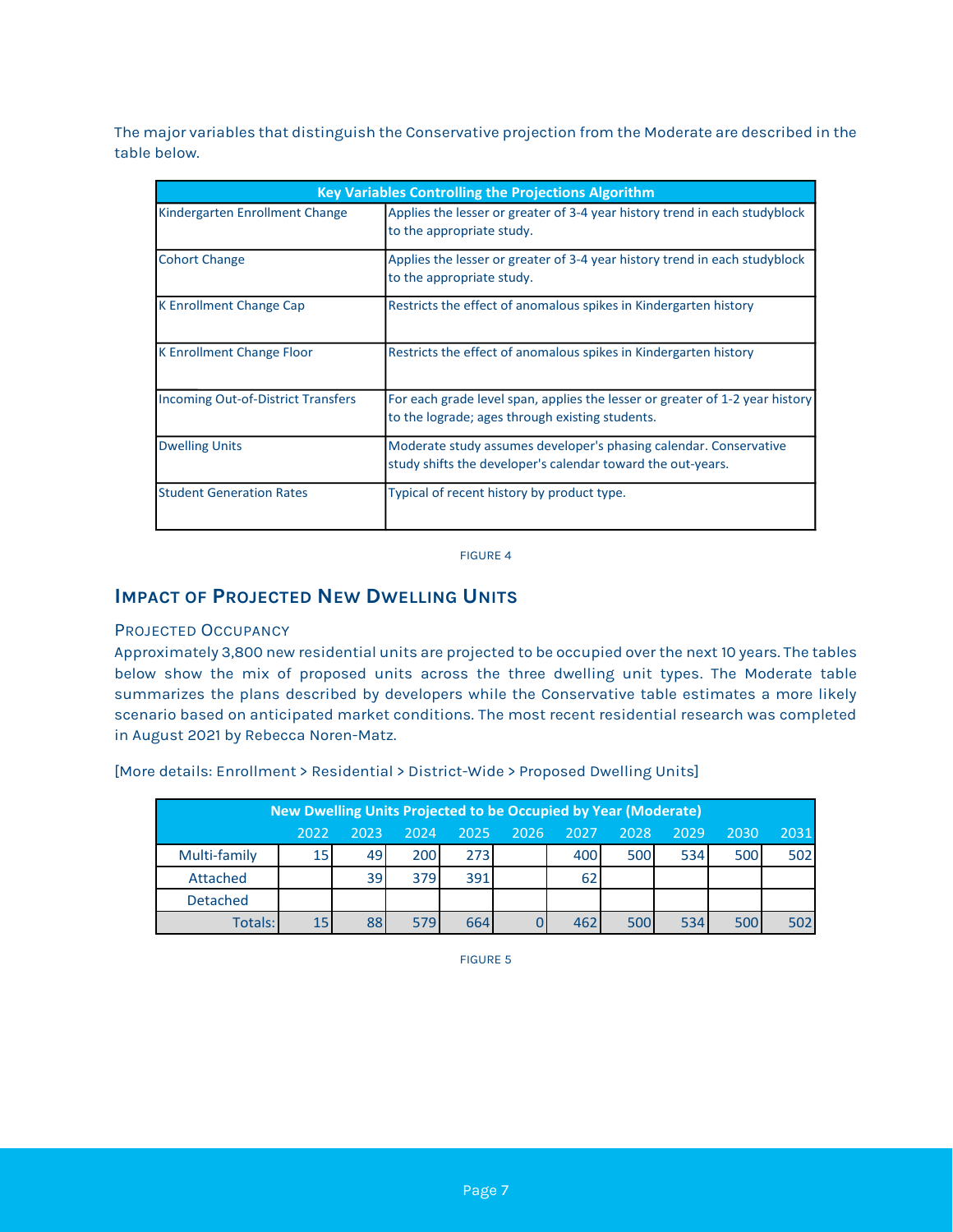| New Dwelling Units Projected to be Occupied by Year (Conservative) |      |                 |      |      |      |      |      |      |      |      |  |
|--------------------------------------------------------------------|------|-----------------|------|------|------|------|------|------|------|------|--|
|                                                                    | 2022 | 2023            | 2024 | 2025 | 2026 | 2027 | 2028 | 2029 | 2030 | 2031 |  |
| Multi-family                                                       | 9    | 35 <sub>1</sub> | 120  | 194  | 149  | 270  | 300  | 320  | 314  | 301  |  |
| Attached                                                           |      | 23              | 244  | 235  | 235  | 109  | 25   |      |      |      |  |
| <b>Detached</b>                                                    |      |                 |      |      |      |      |      |      |      |      |  |
| Totals:                                                            |      | 58              | 364  | 429  | 384  | 379  | 325  | 320  | 314  | 301  |  |

|  | <b>FIGURE</b> |  |
|--|---------------|--|
|  |               |  |

The graph below depicts visually the differences between the phasing projected in the Moderate and Conservative studies.





#### STUDENTS GENERATED

Over the period of years during which these units will become occupied, the impact, based on the Moderate scenario, is shown in the table below. The "Annual" row projects the number of students new to the district from these units each year. The "Aggregate" row projects the accumulated increase in students served by the district through the year indicated and includes matriculation through and eventually out of the district for students introduced in previous years.

| <b>Students Generated by Residential Development (Moderate)</b> |       |  |                  |                          |     |     |      |       |      |      |
|-----------------------------------------------------------------|-------|--|------------------|--------------------------|-----|-----|------|-------|------|------|
|                                                                 | 2022. |  |                  | 2023 2024 2025 2026 2027 |     |     | 2028 | .2029 | 2030 | 2031 |
| Aggregate                                                       |       |  |                  | 346                      | 363 | 389 | 400  |       |      |      |
| Annual                                                          |       |  | 146 <sub>1</sub> | 176                      |     | 26  |      |       |      |      |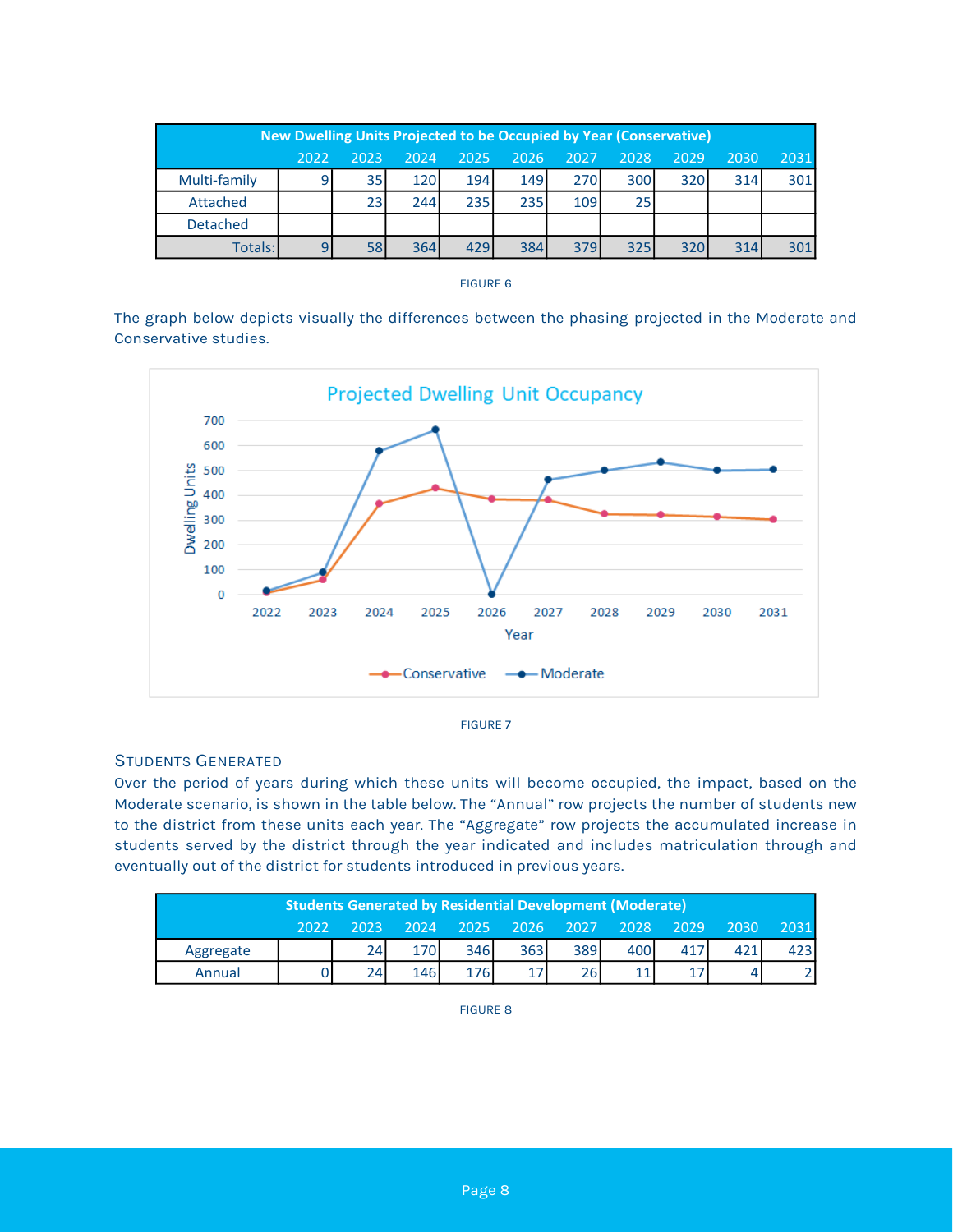The table below reflects the students generated using the Conservative estimate of projected Dwelling Units.

| <b>Students Generated by Residential Development (Conservative)</b> |       |    |     |     |                          |     |      |      |      |      |  |
|---------------------------------------------------------------------|-------|----|-----|-----|--------------------------|-----|------|------|------|------|--|
|                                                                     | 70221 |    |     |     | 2023 2024 2025 2026 2027 |     | 2028 | 2029 | 2030 | 2031 |  |
| Aggregate                                                           |       | 16 | 109 | 220 | 327                      | 374 | 394  | 409  | 418  | 4221 |  |
| Annual                                                              |       | 16 |     | 111 |                          |     | 20I  |      | 91   |      |  |

FIGURE 9

#### STUDENT GENERATION RATES

Moderate student generation rates are typical of students enrolled from existing developments of similar product type. Conservative student generation rates, if different, are designed to anticipate a diminution in family size.

[More details: Enrollment > Residential > District-Wide > Student Generation Rates]

A complete report regarding new residential development is available online in our platform under "Home > Administration and Tools > District Documents". This report includes a map of proposed dwelling unit projects, the phasing by dwelling unit type in each project, students generated by new development by studyblock, student generation rates. Additional individual reports can be found online under "Enrollment > Residential".

#### **PROJECTED ENROLLMENT CHANGES BY GRADE LEVEL**

The tables below display the five-year district-wide projections by grade level and allow a comparison to enrollment in the current year.

| Grade      | 2021    | 2022    | 2023    | 2024    | 2025    | 2026    |
|------------|---------|---------|---------|---------|---------|---------|
| ТK         | 193     | 299     | 411     | 529     | 712     | 706     |
| K          | 1293    | 1260    | 1236    | 1235    | 1249    | 1238    |
| 1          | 1309    | 1317    | 1283    | 1269    | 1270    | 1282    |
| 2          | 1464    | 1266    | 1275    | 1254    | 1242    | 1262    |
| 3          | 1532    | 1402    | 1215    | 1237    | 1218    | 1230    |
| 4          | 1547    | 1442    | 1321    | 1156    | 1181    | 1195    |
| 5          | 1608    | 1469    | 1377    | 1264    | 1111    | 1163    |
| 6          | 1653    | 1547    | 1419    | 1355    | 1233    | 1088    |
| 7          | 1542    | 1581    | 1470    | 1360    | 1304    | 1216    |
| 8          | 1724    | 1482    | 1520    | 1415    | 1312    | 1286    |
| Subtotals: | 13865   | 13065   | 12527   | 12074   | 11832   | 11666   |
| Pct Chg:   | $-9.8%$ | $-5.8%$ | $-4.1%$ | $-3.6%$ | $-2.0%$ | $-1.4%$ |
| SDC:       | 227     | 209     | 196     | 185     | 177     | 173     |
| Totals:    | 14092   | 13274   | 12723   | 12259   | 12009   | 11839   |

#### CONSERVATIVE 5 YEAR DISTRICT-WIDE PROJECTION BY GRADE LEVEL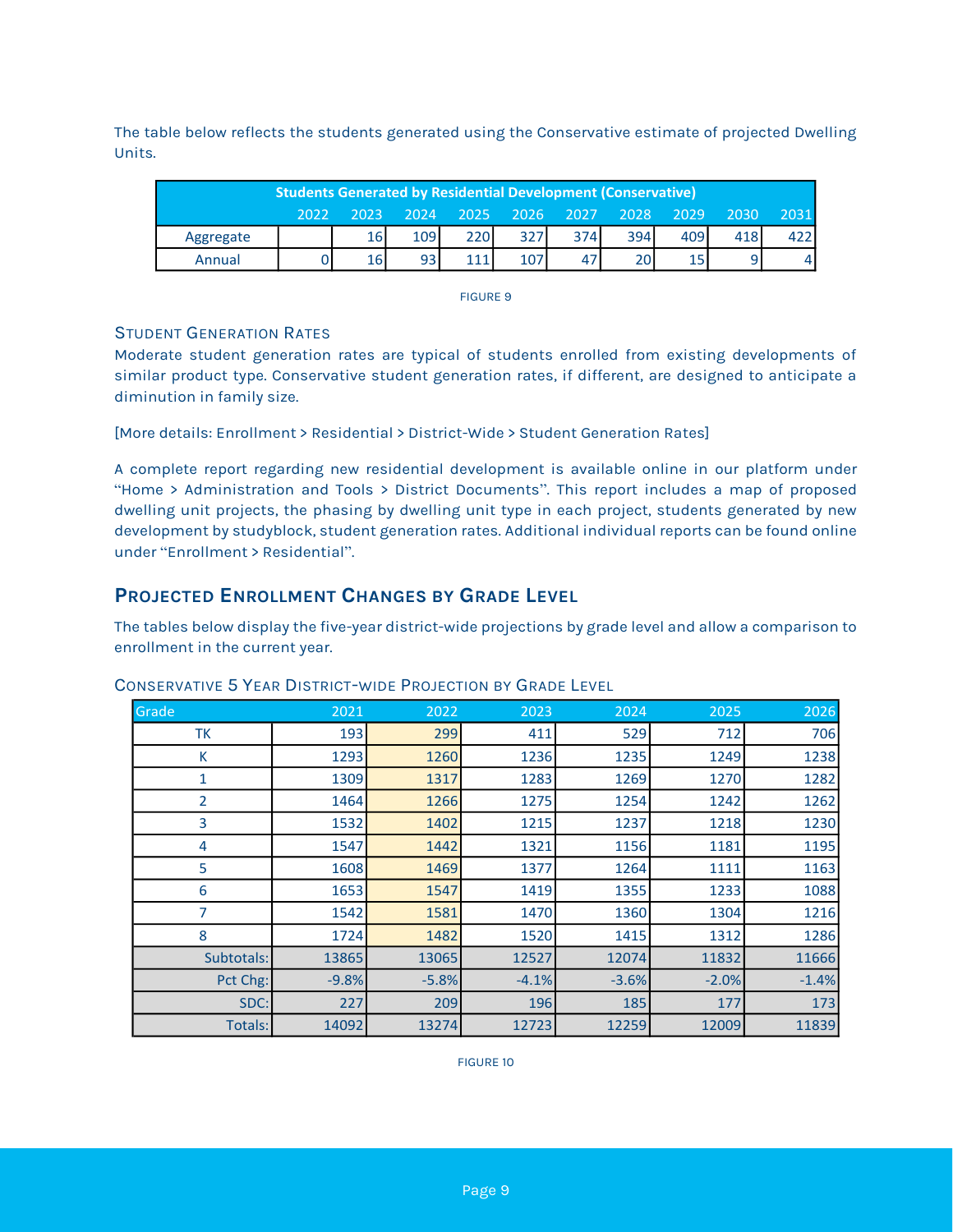| Grade          | 2021    | 2022    | 2023    | 2024    | 2025    | 2026    |
|----------------|---------|---------|---------|---------|---------|---------|
| ТK             | 193     | 308     | 428     | 557     | 754     | 747     |
| К              | 1293    | 1302    | 1289    | 1300    | 1322    | 1310    |
| 1              | 1309    | 1338    | 1342    | 1346    | 1360    | 1360    |
| $\overline{2}$ | 1464    | 1283    | 1313    | 1335    | 1341    | 1347    |
| 3              | 1532    | 1415    | 1243    | 1293    | 1315    | 1322    |
| 4              | 1547    | 1466    | 1355    | 1208    | 1260    | 1288    |
| 5              | 1608    | 1489    | 1418    | 1319    | 1182    | 1239    |
| 6              | 1653    | 1572    | 1462    | 1421    | 1312    | 1165    |
| 7              | 1542    | 1606    | 1518    | 1428    | 1393    | 1294    |
| 8              | 1724    | 1492    | 1554    | 1473    | 1389    | 1370    |
| Subtotals:     | 13865   | 13271   | 12922   | 12680   | 12628   | 12442   |
| Pct Chg:       | $-9.8%$ | $-4.3%$ | $-2.6%$ | $-1.9%$ | $-0.4%$ | $-1.5%$ |
| SDC:           | 227     | 212     | 202     | 194     | 189     | 184     |
| Totals:        | 14092   | 13483   | 13124   | 12874   | 12817   | 12626   |

#### MODERATE 5 YEAR DISTRICT-WIDE PROJECTION BY GRADE LEVEL

#### FIGURE 11

As the following graph illustrates, overall the projections forecast a significant decline across the 10 year period based upon the historical enrollment trends and any projected new residential development.



#### FIGURE 12

The tables below compare the Conservative and Moderate enrollment projections by key grade level groupings. Projected changes in enrollment at Kindergarten or lower grade level groupings will eventually impact total district enrollment.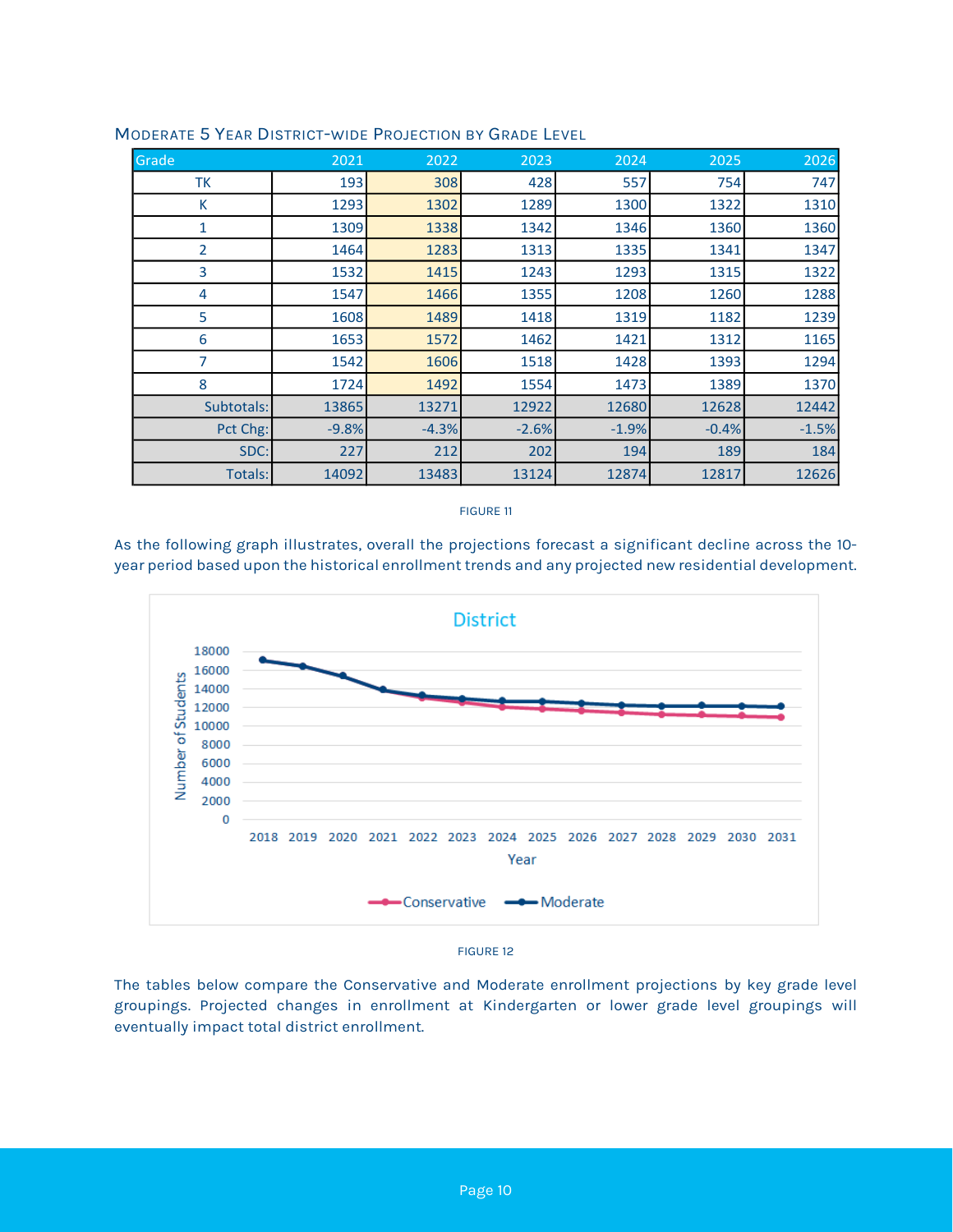| <b>Change by Level</b> | Cnsv  | <b>Mod</b> |
|------------------------|-------|------------|
| <b>Kindergarten</b>    | 1238  | 1310       |
| Change                 | 96%   | 101%       |
|                        |       |            |
| Gr <sub>K-5</sub>      | 7370  | 7866       |
| Change                 | 84%   | 90%        |
|                        |       |            |
| Gr 6-8                 | 3590  | 3829       |
| Change                 | 73%   | 78%        |
|                        |       |            |
| District (K-8)         | 10960 | 11695      |
| Change                 | 80%   | 86%        |

#### 5 YEAR ENROLLMENT TRENDS: MODERATE AND CONSERVATIVE COMPARED

#### FIGURE 13

Note that an averaging of both studies project a relatively stable trend at the Kindergarten level.

The table below compares the ten-year projections. In the 10-year future at Kindergarten, both studies, averaged together, project a decline.

#### 10 YEAR ENROLLMENT TRENDS: MODERATE AND CONSERVATIVE COMPARED

| Cnsv  | <b>Mod</b> |
|-------|------------|
| 1132  | 1253       |
| 88%   | 97%        |
|       |            |
| 6979  | 7694       |
| 80%   | 88%        |
|       |            |
| 3339  | 3677       |
| 68%   | 75%        |
|       |            |
| 10318 | 11371      |
| 75%   | 83%        |
|       |            |

FIGURE 14

The graphs below compare the Conservative and Moderate enrollment projections by key grade level groupings.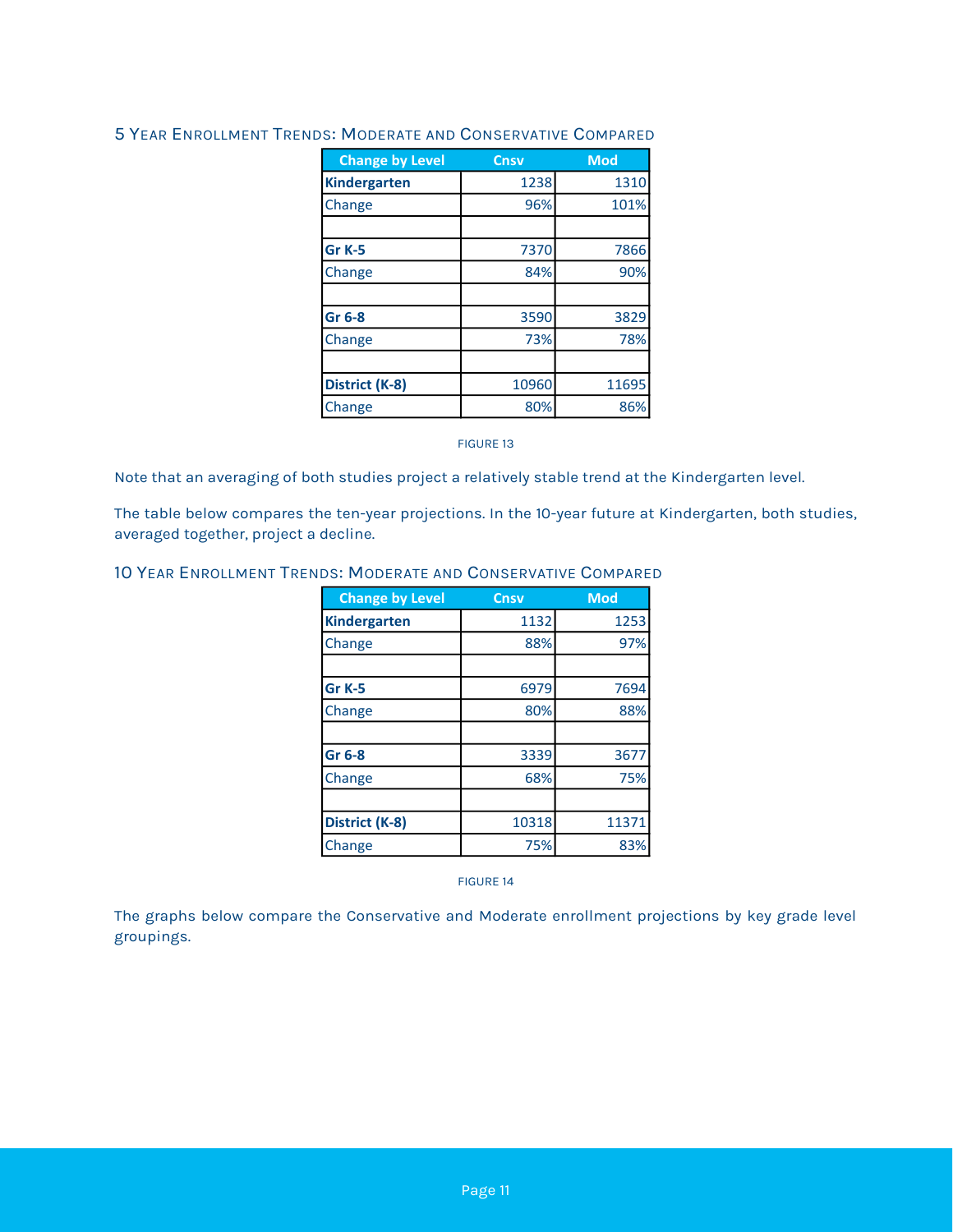#### ELEMENTARY SCHOOL LEVEL

The projected elementary school enrollment shows a significant decline.



[More details: Enrollment > Projections > Selected Schools > All Elementary Schools]



#### MIDDLE SCHOOL LEVEL

The projected middle school enrollment shows a significant decline.

[More details: Enrollment > Projections > Selected Schools > All Middle Schools]



FIGURE 16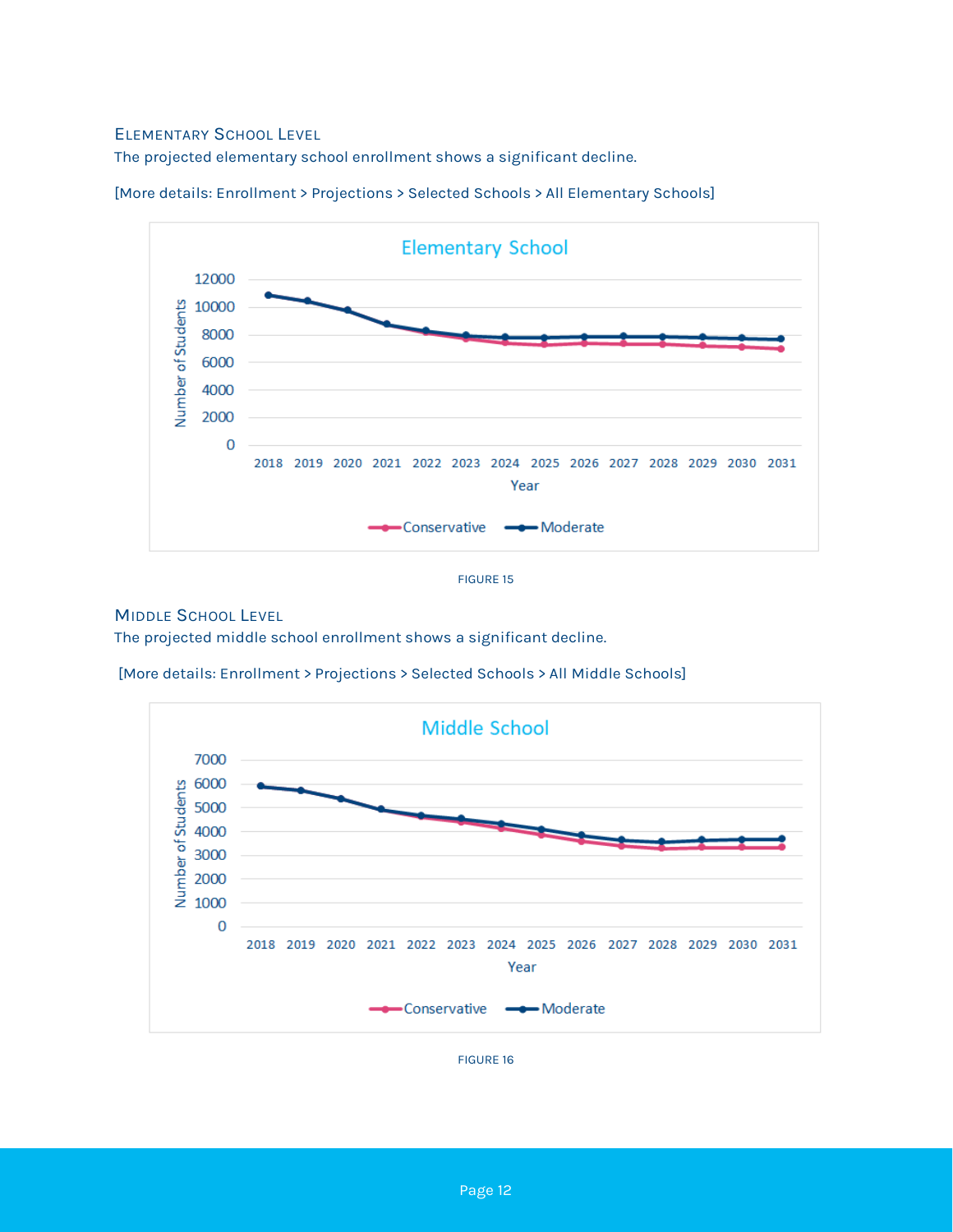#### **SUMMARY OF DISTRICT PROJECTIONS BY YEAR**

The complete district-wide projection table for each study is available online. Corresponding sets of individual School Projections are available online as well.

The tables below present a more detailed annual view of projected changes by grade level clusters for both projections. The "Pct Prev Yr" row represents the percent of the previous year's enrollment in each grade cluster that is projected in the subsequent year. The "5-Yr Change" row represents the percent change projected over the enrollment five years prior.

| <b>Change by Level</b> | 2021  | 2022  | 2023  | 2024  | 2025  | 2026  | 2027  | 2028  | 2029  | 2030  | 2031  |
|------------------------|-------|-------|-------|-------|-------|-------|-------|-------|-------|-------|-------|
| Kindergarten           | 1293  | 1260  | 1236  | 1235  | 1249  | 1238  | 1219  | 1197  | 1175  | 1154  | 1132  |
| <b>Pct Prev Yr</b>     | 97%   | 97%   | 98%   | 100%  | 101%  | 99%   | 98%   | 98%   | 98%   | 98%   | 98%   |
| 5-Yr Change            |       |       |       |       |       | 96%   |       |       |       |       | 91%   |
|                        |       |       |       |       |       |       |       |       |       |       |       |
| Gr <sub>K-5</sub>      | 8753  | 8156  | 7707  | 7415  | 7271  | 7370  | 7360  | 7304  | 7221  | 7112  | 6979  |
| <b>Pct Prev Yr</b>     | 90%   | 93%   | 94%   | 96%   | 98%   | 101%  | 100%  | 99%   | 99%   | 98%   | 98%   |
| 5-Yr Change            |       |       |       |       |       | 84%   |       |       |       |       | 95%   |
|                        |       |       |       |       |       |       |       |       |       |       |       |
| Gr 6-8                 | 4919  | 4610  | 4409  | 4130  | 3849  | 3590  | 3395  | 3292  | 3333  | 3337  | 3339  |
| <b>Pct Prev Yr</b>     | 92%   | 94%   | 96%   | 94%   | 93%   | 93%   | 95%   | 97%   | 101%  | 100%  | 100%  |
| 5-Yr Change            |       |       |       |       |       | 73%   |       |       |       |       | 93%   |
|                        |       |       |       |       |       |       |       |       |       |       |       |
| District (K-8)         | 13672 | 12766 | 12116 | 11545 | 11120 | 10960 | 10755 | 10596 | 10554 | 10449 | 10318 |
| <b>Pct Prev Yr</b>     | 90%   | 93%   | 95%   | 95%   | 96%   | 99%   | 98%   | 99%   | 100%  | 99%   | 99%   |
| 5-Yr Change            |       |       |       |       |       | 80%   |       |       |       |       | 94%   |

#### CONSERVATIVE PROJECTION

NOTE: The gray column is the most recent history year.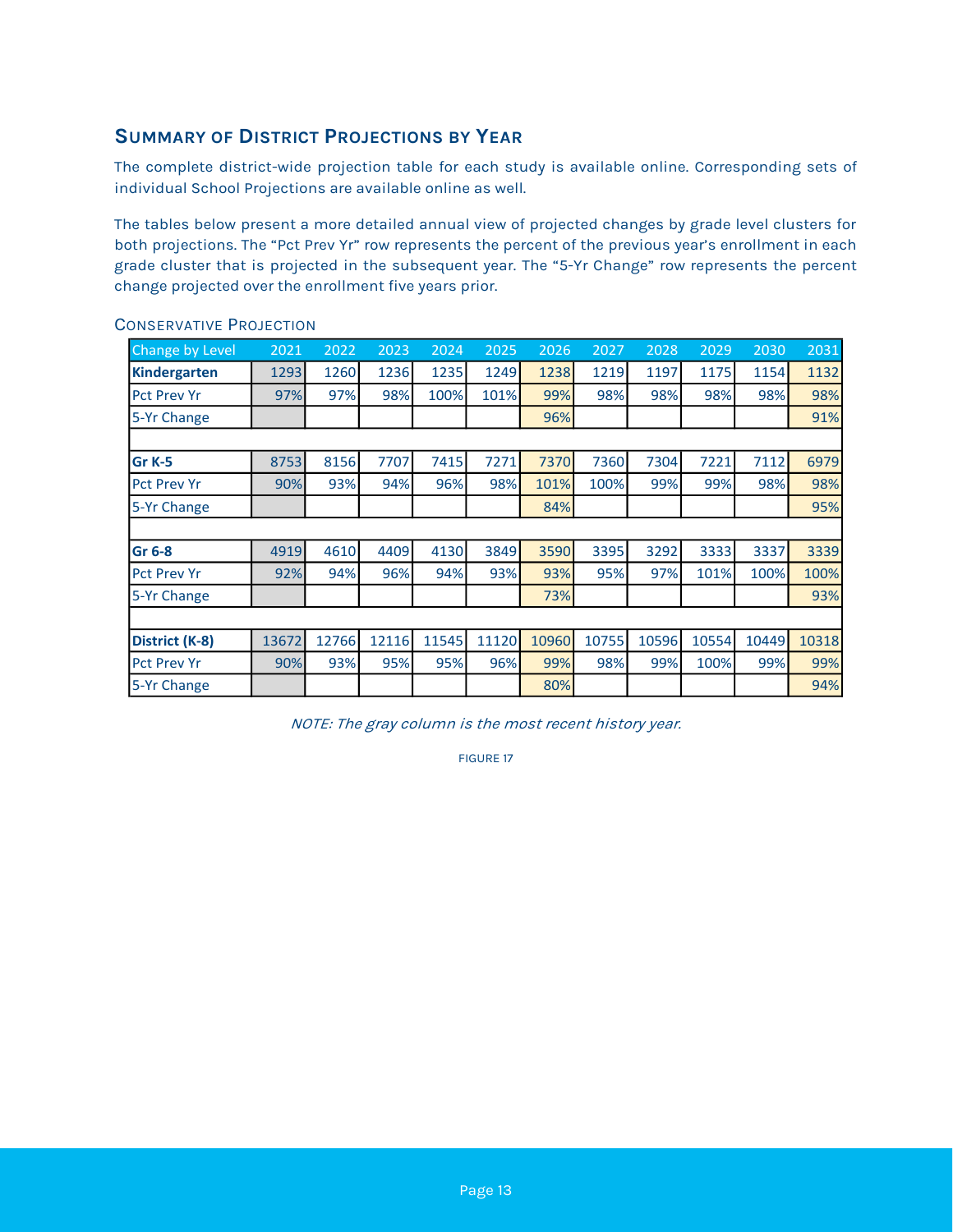#### MODERATE PROJECTION

| Change by Level     | 2021  | 2022  | $20\overline{23}$ | 2024  | 2025  | 2026  | 2027  | 2028  | 2029  | 2030  | 2031  |
|---------------------|-------|-------|-------------------|-------|-------|-------|-------|-------|-------|-------|-------|
| <b>Kindergarten</b> | 1293  | 1302  | 1289              | 1300  | 1322  | 1310  | 1300  | 1287  | 1276  | 1264  | 1253  |
| <b>Pct Prev Yr</b>  | 97%   | 101%  | 99%               | 101%  | 102%  | 99%   | 99%   | 99%   | 99%   | 99%   | 99%   |
| 5-Yr Change         |       |       |                   |       |       | 101%  |       |       |       |       | 96%   |
|                     |       |       |                   |       |       |       |       |       |       |       |       |
| Gr K-5              | 8753  | 8293  | 7960              | 7801  | 7780  | 7866  | 7893  | 7865  | 7826  | 7765  | 7694  |
| <b>Pct Prev Yr</b>  | 90%   | 95%   | 96%               | 98%   | 100%  | 101%  | 100%  | 100%  | 100%  | 99%   | 99%   |
| 5-Yr Change         |       |       |                   |       |       | 90%   |       |       |       |       | 98%   |
|                     |       |       |                   |       |       |       |       |       |       |       |       |
| Gr 6-8              | 4919  | 4670  | 4534              | 4322  | 4094  | 3829  | 3636  | 3565  | 3640  | 3671  | 3677  |
| <b>Pct Prev Yr</b>  | 92%   | 95%   | 97%               | 95%   | 95%   | 94%   | 95%   | 98%   | 102%  | 101%  | 100%  |
| 5-Yr Change         |       |       |                   |       |       | 78%   |       |       |       |       | 96%   |
|                     |       |       |                   |       |       |       |       |       |       |       |       |
| District (K-8)      | 13672 | 12963 | 12494             | 12123 | 11874 | 11695 | 11529 | 11430 | 11466 | 11436 | 11371 |
| <b>Pct Prev Yr</b>  | 90%   | 95%   | 96%               | 97%   | 98%   | 98%   | 99%   | 99%   | 100%  | 100%  | 99%   |
| 5-Yr Change         |       |       |                   |       |       | 86%   |       |       |       |       | 97%   |

NOTE: The gray column is the most recent history year.

FIGURE 18

#### GRADE LEVEL PROFILE COMPARISON

Another view of grade level enrollment can be seen in the chart below. The current grade level enrollment profile is compared with the projected grade level profile in the five and ten-year future.

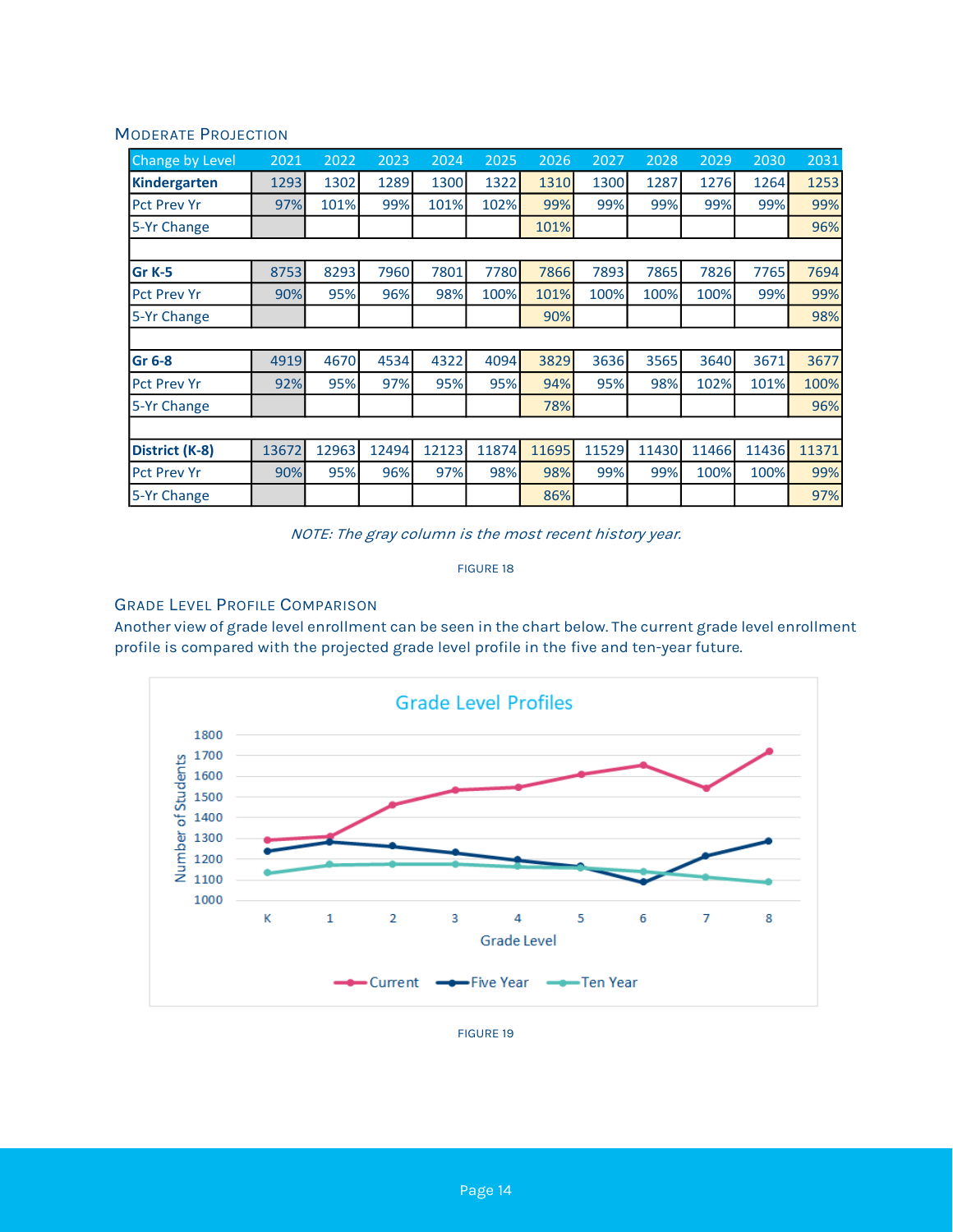#### **PROJECTING SCHOOL ENROLLMENT**

School projections are primarily a function of the proportion of district students who enroll at a given school, modified by intra-district transfers within a given school level that may occur after initial enrollment, and augmented by inter-district transfer students.

#### SCHOOL DRAW IMPACT

A draw rate is the percentage of students who enroll in a grade level in a school from a specified geographic area. Open enrollment among district schools is projected using this concept. Except for changes in school boundaries or other changes in policy, historical draw rates from a given geographic area to a specific school (including out-of-district students) are assumed in the projections.

#### INTRA-DISTRICT TRANSFERS

Transfers within the district are incorporated into the projections to anticipate the movement of students from one district school to another within the same level, e.g., transfer from a neighborhood school to a special school. Recent historical transfer patterns are typically assumed in the projections.

[More details: Enrollment > Historical > All Schools > Open Enrollment]

#### INTER-DISTRICT TRANSFERS

Transfers into the district by out-of-district students, sometimes referred to as 'permit students', are an integral part of the district and school projections. Recent historical transfer patterns are typically assumed in the projections.

[More details: Enrollment > Historical > District-Wide > Out of District]

#### INDIVIDUAL SCHOOL PROJECTION TABLES

The complete set of individual school projection tables for each study is available online.

[More details: Enrollment > Projections > All Schools > Projections]

#### **MYSCHOOLLOCATOR**

MySchoolLocator is a web-based service accessible to PowerSchool Geovisual Analytics clients. This service allows online users to enter a residential address and find out which district schools are assigned to serve them. Public access to MySchoolLocator is via a unique URL on the District's web site. The URL for integration into your district's website can be requested via Support at any time. Additionally, requests can be submitted to apply custom messages for various geographies which will then be seen by those using MySchoolLocator.

#### **IMPACT OF THE PROJECTIONS ON SCHOOL CAPACITY**

Facility challenges, if any, may exist if projected numbers exceed the current school capacity data. These challenges may also manifest differently in a Moderate or Conservative projection. Because school capacity data has not yet been entered into the system, all schools are shown as exceeding capacity.

[More details: Enrollment > Projections > All Schools > Over Capacity]

The table below lists up to five schools that are projected to experience the most change in enrollment in the 5-year future based on the Conservative projection.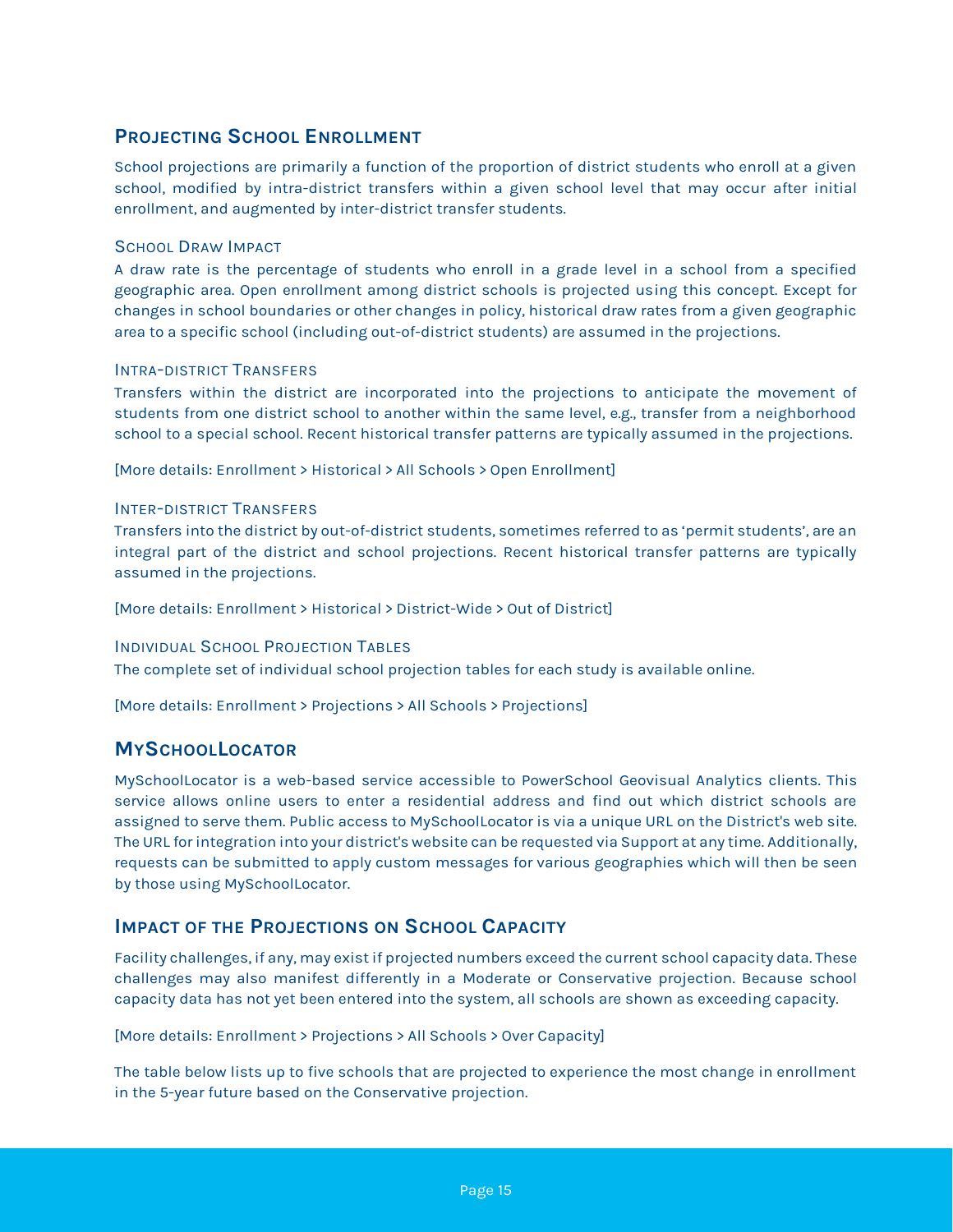#### [More details: Enrollment > Projections > All Schools >Ten Percent Change]

| <b>School</b>                     | 5-Yr Pct      | 10-Yr Pct<br><b>Change</b> |  |  |
|-----------------------------------|---------------|----------------------------|--|--|
|                                   | <b>Change</b> |                            |  |  |
| <b>Dilworth Elementary School</b> | $-40%$        | $-47%$                     |  |  |
| <b>Sedgwick Elementary School</b> | $-33%$        | $-37%$                     |  |  |
| <b>Collins Elementary School</b>  | $-32%$        | $-37%$                     |  |  |
| <b>Regnart Elementary School</b>  | $-31%$        | $-36%$                     |  |  |
| <b>Lincoln Elementary School</b>  | $-30%$        | $-35%$                     |  |  |

FIGURE 20

#### IMPACT OF SDC STUDENTS ON CAPACITY

Relative to the impact of SDC students on school capacity, note that SDC students are not included in the grade level counts, but are included in the capacity calculation as taking up one seat each.

### **ANALYZING/STUDYING/REVIEWING THE ENROLLMENT PROJECTIONS**

The projections of district and school enrollment are based on a complex mix of historical data, the projection of recent trends, and specific assumptions regarding the future. We strongly encourage our clients to actively engage with the data with the aim of better understanding, further refining, and using the results to inform decisions about to be made. We believe increased effectiveness for both the district and PowerSchool Geovisual Analytics comes with increased and welcome dialogue.

Graphs or tables may be copied from the PDF version of this document using the Snapshot Tool inside PDF Reader.

Please do not hesitate to contact PowerSchool Geovisual Analytics regarding any questions or suggestions that may arise regarding these studies.

Respectfully Prepared and Submitted by:

The PowerSchool Geovisual Analytics Team

March 4, 2022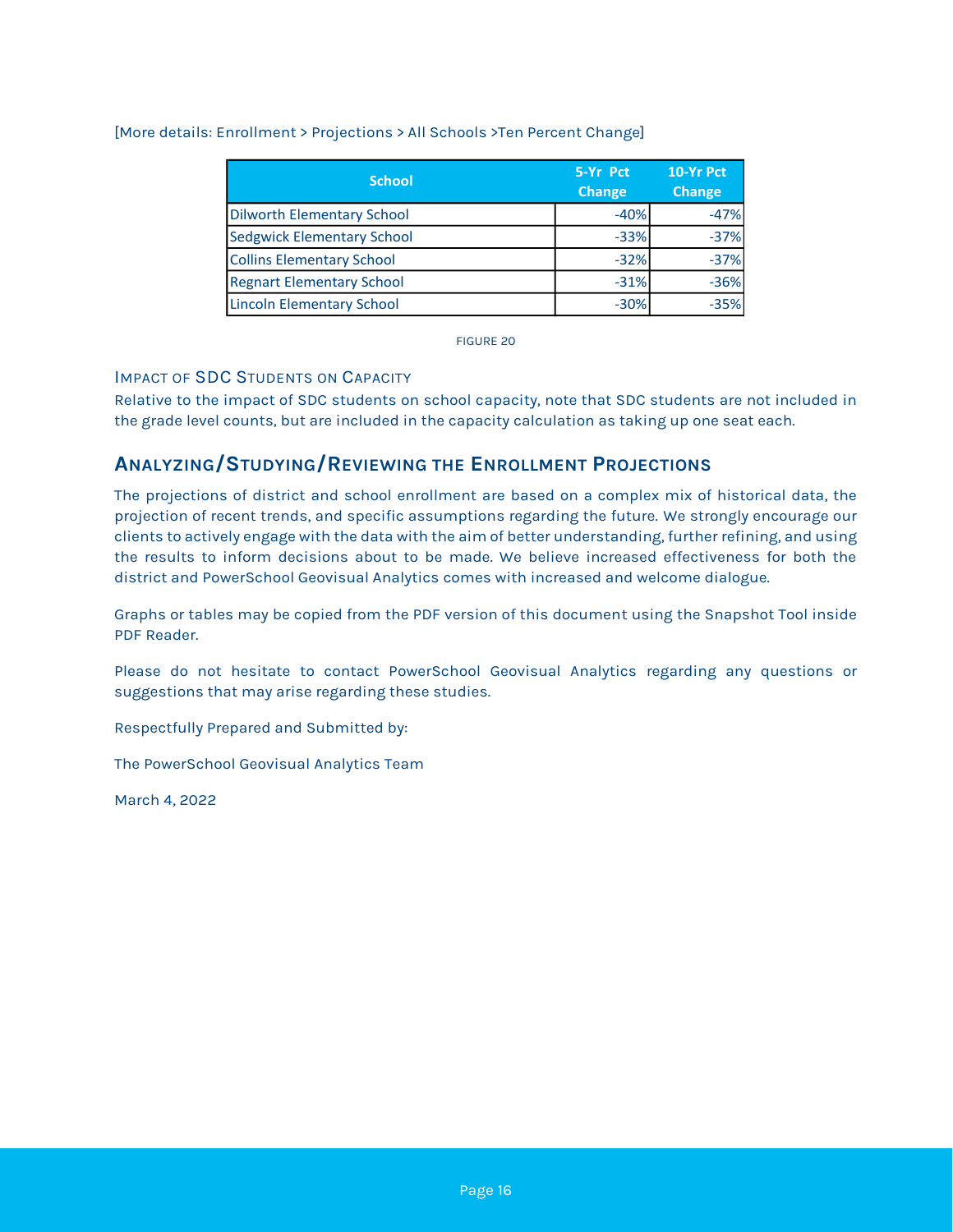## **APPENDIX**

#### ASSUMPTIONS AND METHODOLOGY

All projections are based on assumptions, and when read or shared are best prefaced with the phrase, "Based on these assumptions…", or "Based on these historical trends…". Particularly for projections more than 5 years out, "Enrollment Trend" is a far more accurate descriptor.

Three major factors drive district-wide student enrollment projections. These include:

- 1. recent kindergarten enrollment trends,
- 2. changes in the grade level cohorts of students served as they age through, and
- 3. changes in the number of residential units within the district.

District-wide projections are disaggregated to school projections based on the historical patterns of:

- 1. the rates at which each school draws enrollment from various sections of the district, and
- 2. the pattern of transfers within the district at a given level from one school to another.

#### DISTRICT PROJECTIONS

#### **Studyblocks**

For enrollment projections the district is divided into studyblocks. A studyblock is a custom unit of geography created by PowerSchool Geovisual Analytics for the purpose of generating reliable projections. They are generally based on elementary boundaries or some portion thereof. A studyblock serves as the basis for the analysis of students served by the district and by schools. The objective is to do analysis with a small enough geographic unit to sense small area changes but large enough to allow for reliable projection. Studyblocks typically encompass 500–1000 students.

#### Kindergarten Enrollment

The projected Kindergarten enrollment is a key variable in projecting K–12 enrollment. The base Kindergarten projection is determined by the trend of Kindergartners served in each studyblock in the previous 3 or 4 years. Depending on the circumstances, a growth trend in Kindergarten enrollment may be capped. Steep straight-line trends are mathematically moderated to avoid unrealistic results.

#### School Capacities

School capacities provided by the district are compared to projected enrollments. Districts are invited to calculate school capacities in a manner that best serves the enrollment projection environment and provide them to us via Support for entry into the platform.

A Special Day Class (SDC) student at the elementary level is calculated by default as requiring 1 seat. This value, at district option, may be changed to 3, on the assumption that a class of 10 SDC students will occupy a typical classroom.

#### Students in the Projections

Enrollment projections are limited to typical K–12 students. SDC students are projected as a stable percentage of the typical population unless all SDC students are mainstreamed. Excluded from the projections are students enrolled in Non-Public School (NPS), Adult High School, Home School, Adult Ed, Independent Study programs and other special schools.

#### Attendance Boundaries

Attendance boundaries are assumed to remain constant, unless otherwise noted by the district.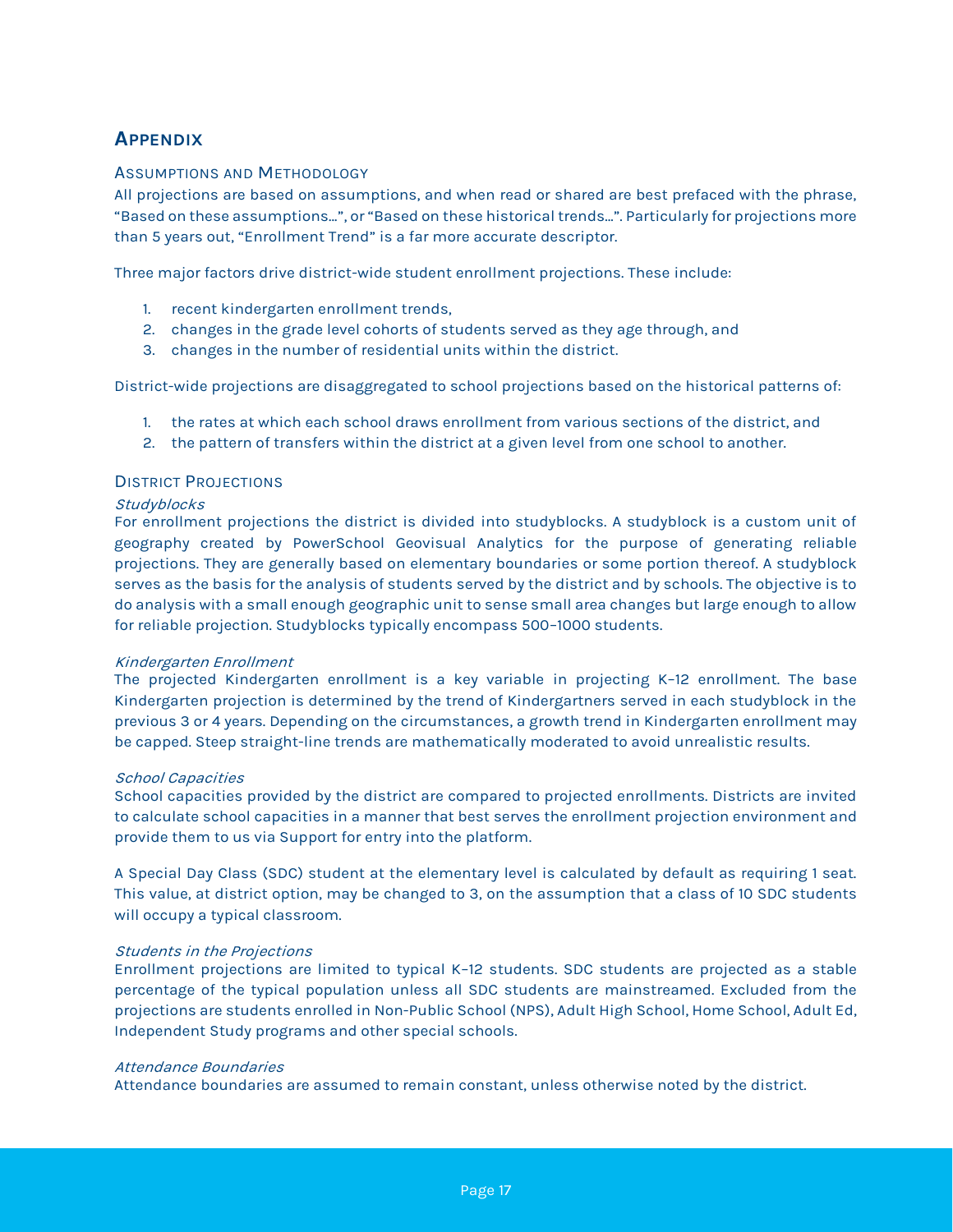#### Closed Schools

Opportunities for open enrollment (intra-district) are assumed to remain unchanged, unless otherwise noted by the district.

#### Inter-district Enrollment

Students enrolled from other school districts are treated in aggregate in separate studyblocks. Students in Kindergarten and the initial grade at each level are projected only to the extent they exist in recent years. Students enrolled in other grade level cohorts are aged through to the highest grade at each level. These defaults may be modified at district request.

#### Cohort Percent Change

Cohort percentage changes are calculated to assure sensitivity to perennial changes in students served by the district as they age from one grade level to the next. If every cohort were stable as it ages, the cohort percent change, from one grade to the next in each studyblock, would be calculated as 100%. For each studyblock, a cohort weighted average percent change over a defined number of years is calculated based on the change in the enrollment served as it ages from the previous grade level.

Average cohort percentages above 100% might, for example, reflect students returning from private schools. Cohort percentages below 100% might reflect dropouts.

Growth studyblocks are those showing unusually high increases in enrollment and/or cohort percent change in recent years—due, typically, to new housing development. Once growth studyblocks are identified, their default cohort percent change rate is set to 100% so as not to over-project new residential growth. By default, growth is not predicted to continue unless new occupied dwelling units are projected.

#### Dwelling Unit Impact

The predicted impact of new dwelling units on school enrollment is based on three factors: 1) new dwelling units, 2) the student generation rate for each unit type, and 3) the grade level distribution of newly generated students.

#### 1. Dwelling Units

New dwelling units are categorized into 3 housing types: Single Family Detached, Single Family Attached, and Multifamily. Developers and builders are contacted for information relative to their plans for occupancy of new dwelling units.

#### 2. Student Generation

Student generation rates are determined for each product type for each level: elementary, middle school and high school. Student generation rates are based on similar product types where such exist; otherwise, a default generation rate is used.

#### 3. Grade Level Distribution

For each level, students generated by new dwelling units are distributed across grade levels. These percentages are based on historical patterns where they exist; otherwise, default percentages are used.

#### SCHOOL PROJECTIONS

Projecting enrollment at the school level is based on the concept of a school draw rate, i.e., the percent of students from a given studyblock who enroll in a school at its lowest grade. Draw rates reflect the impact of open enrollment within a district. For example, if one-half the sixth graders from a given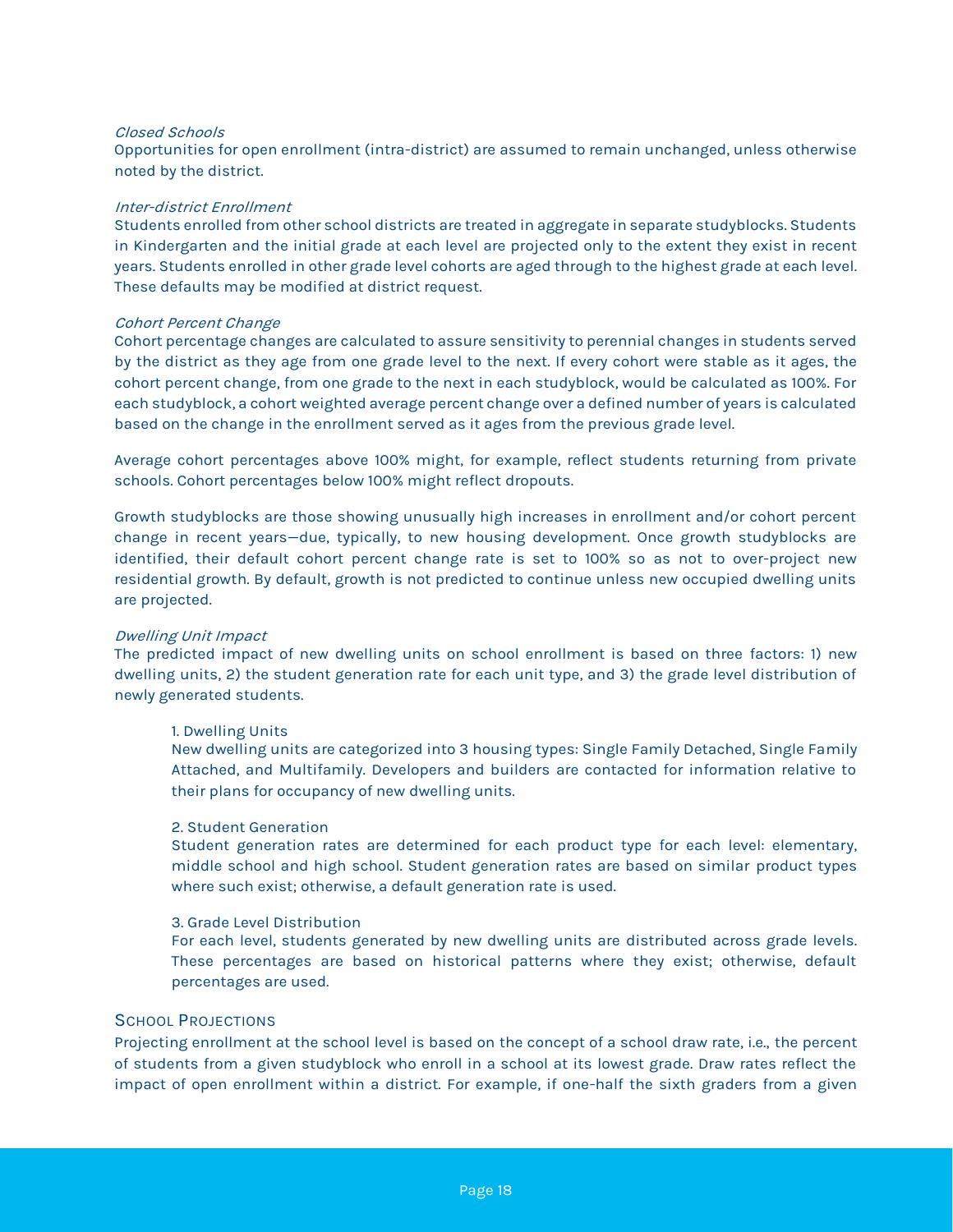studyblock enroll in a particular 6–8 middle school, that school has a draw rate of 50% from that studyblock.

The draw rate for the most recent year is applied by default to the projected district enrollment for that grade from a given studyblock. The draw rate ages with the cohort. In this way, if the underlying cohort changes, the number of students enrolled at the school will change accordingly.

Draw rates can be adjusted if necessary. Manipulation of draw rates is used, for example, to project the impact of changes in attendance boundaries, or the impact of closing a school to open enrollment.

#### Intra-district Transfers

Grade-level transfers within or across schools are included in the projections to accommodate fluctuations like retention, transfer to continuation school, or any other special programs a district may offer that result in students changing schools at other than the typical grade configuration shifts. Transfers are calculated by applying the percent of a grade level population at one school that is transferred in the following year to another school or continued at the same grade level at a given school in the following year.

#### CAVEATS ON PROJECTIONS AND METHODOLOGY

#### On Projections

Enrollment projections are based upon two critical factors: the student and school data from the school district and the mathematical formulas that are applied to those data. Projections fundamentally look at recent history as reflected in the student data and assume that past patterns and trends will continue. The calculations assume that the historical data provided is at one-year intervals based on enrollment at the beginning of each school year.

PowerSchool Geovisual Analytics takes great care in preparing a district's projections. A range of unpredicted anomalies, however, can cause reality to vary from the historical patterns. These include, but are not limited to, rapid changes in the economy, mortgage interest rates, the housing market, the job market, residential development plans, rental rates, global pandemics, etc. Anomalous changes that occur between the last set of student data and the first projection are not reflected in the projections unless the district works with PowerSchool Geovisual Analytics to amend the projections.

In the projections, calculations are mathematically precise. Each result is rounded to a whole number for ease of reading. This rounding sometimes results in the displayed whole numbers in a column not adding exactly to the displayed total of the column. This phenomenon, which is a result of rounding and not of any inaccuracy in the calculations, occurs both in the enrollment projections, residential reports, and community demographics.

#### On Student Data

PowerSchool Geovisual Analytics obtains historical student data files from the district. To the extent that the student data files are internally inconsistent from year to year, or the count of students in the files does not reflect the count of actual enrollees, errors are introduced to the projection calculations. For optimum results, the student data files must also consistently capture the same categories of students annually.

The calculations assume that the historical data provided is at one-year intervals based on enrollment near the beginning of each school year. It is important that the student files obtained from the district are close to a common date each year, typically near the beginning of the school year. The snapshot of historical data near the beginning of the school year is best suited to our goal of projecting enrollment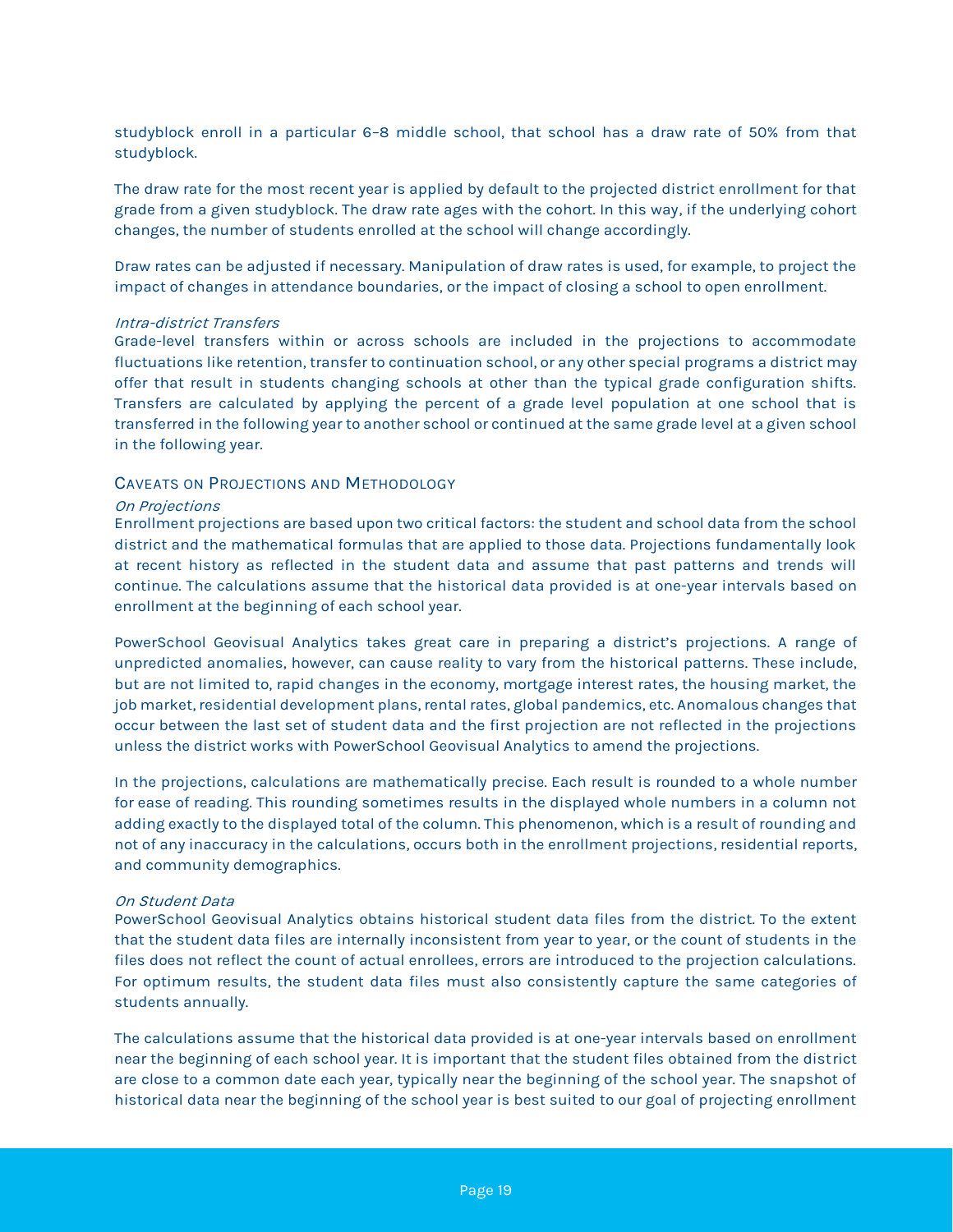for the beginning of subsequent school years. To the extent the historical student data provided is not at one-year intervals or is not at a common date near the beginning of the school year, projections may reflect monthly fluctuations in enrollment that will diminish the accuracy of the projections.